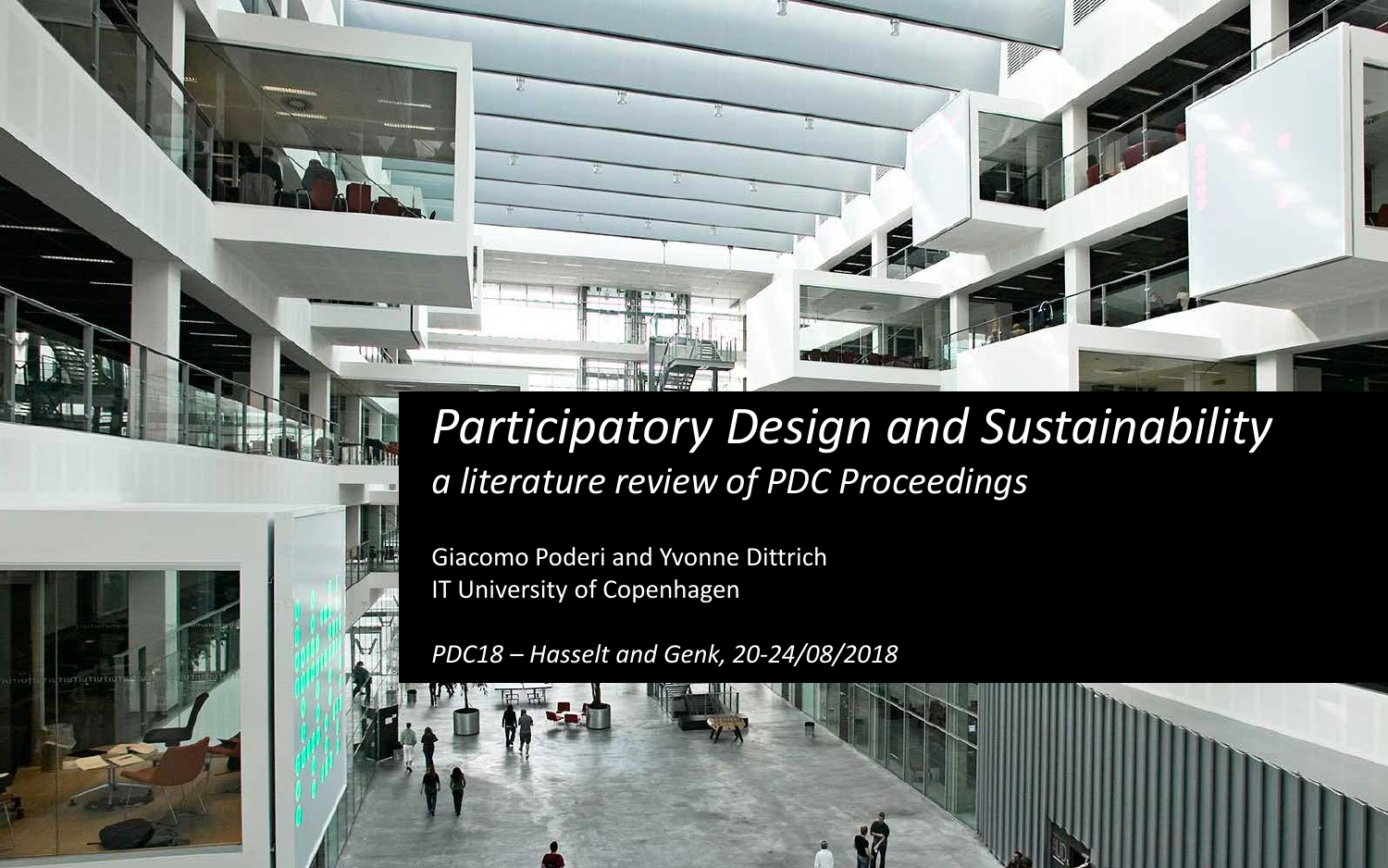## A long-standing concern in Participatory Design

- $\triangleright$  Influencing participants, systems, and society beyond the time-frame of PD interventions/projects has concerned PD since its early years
	- $\triangleright$  Participants' empowerment to last beyond the intervention itself (Bødker 1996)
	- $\triangleright$  Sustainable system design for better integration in use/work contexts (Kensing et al 1998)
	- Tackling challenges of sustainability as means to make PD relevant also outside academia (Dittrich et al. 2002)
- $\triangleright$  Lack of a specific focus on the concern: often conflated and resovled into «mutual learning» (Iversen and Dindler 2014)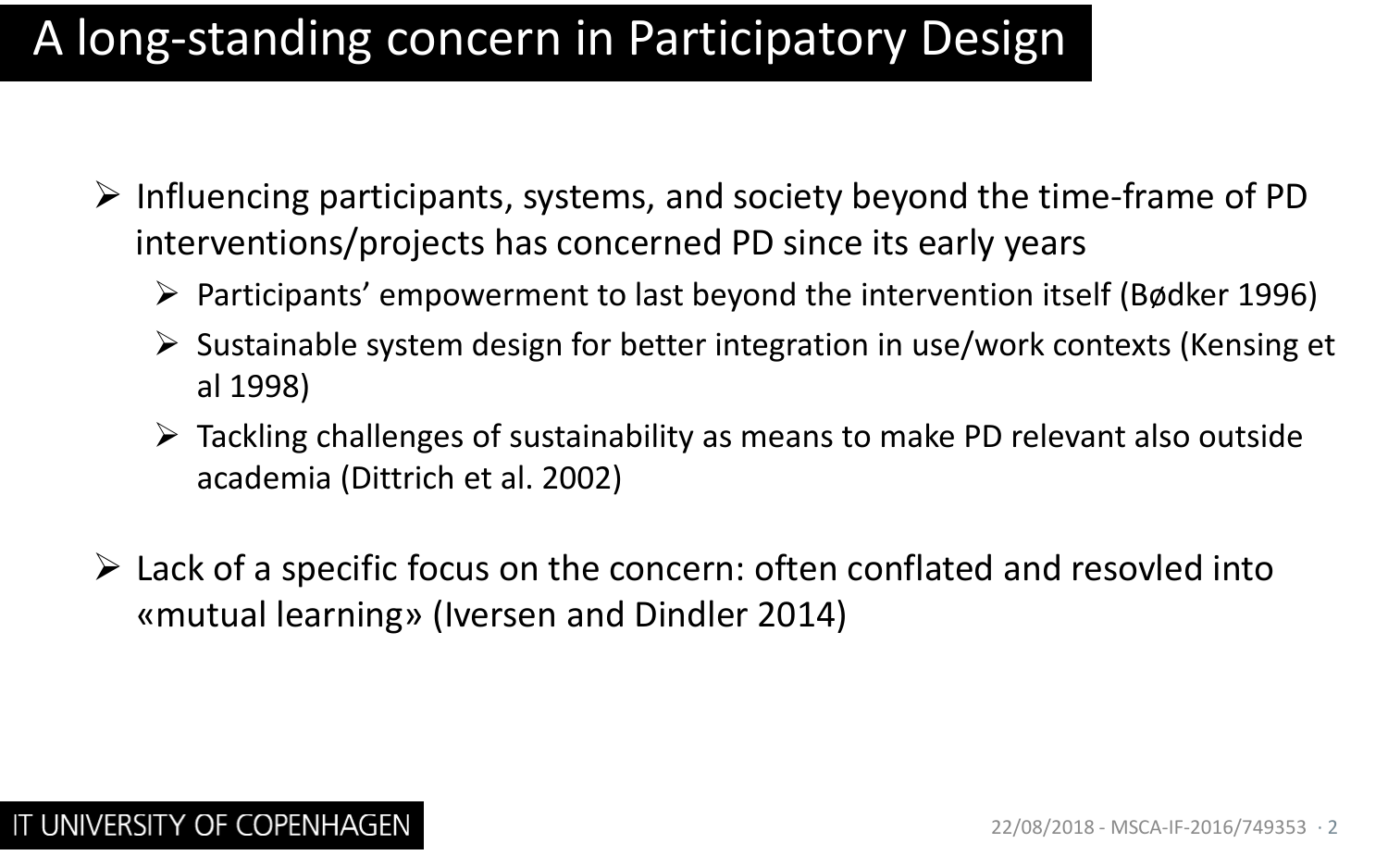# What does «sustainability» means in/for PD?

### **Literature review**

- Search for «sustain\*» in *Title*, *Keywords*, *Abstract*
- $\geq 14$  editions of PDC (691 items)

|              | 2002   2010 | 2012 |   | 2014 2016 <i>TOT</i> |    |
|--------------|-------------|------|---|----------------------|----|
| <b>FULL</b>  |             |      |   |                      |    |
| <b>SHORT</b> |             |      | h | 3                    | 12 |
| <b>OTHER</b> |             |      |   |                      |    |

Papers read and annotated along the questions:

- $\triangleright$  How does sustainability link to the objectives?
- $\triangleright$  How do authors define "sustainability"?
- $\triangleright$  What is the target of sustainability?

Limitations

- $\triangleright$  Sample limited to PDC proceedings
- $\triangleright$  Analysis at structural & logic levels of papers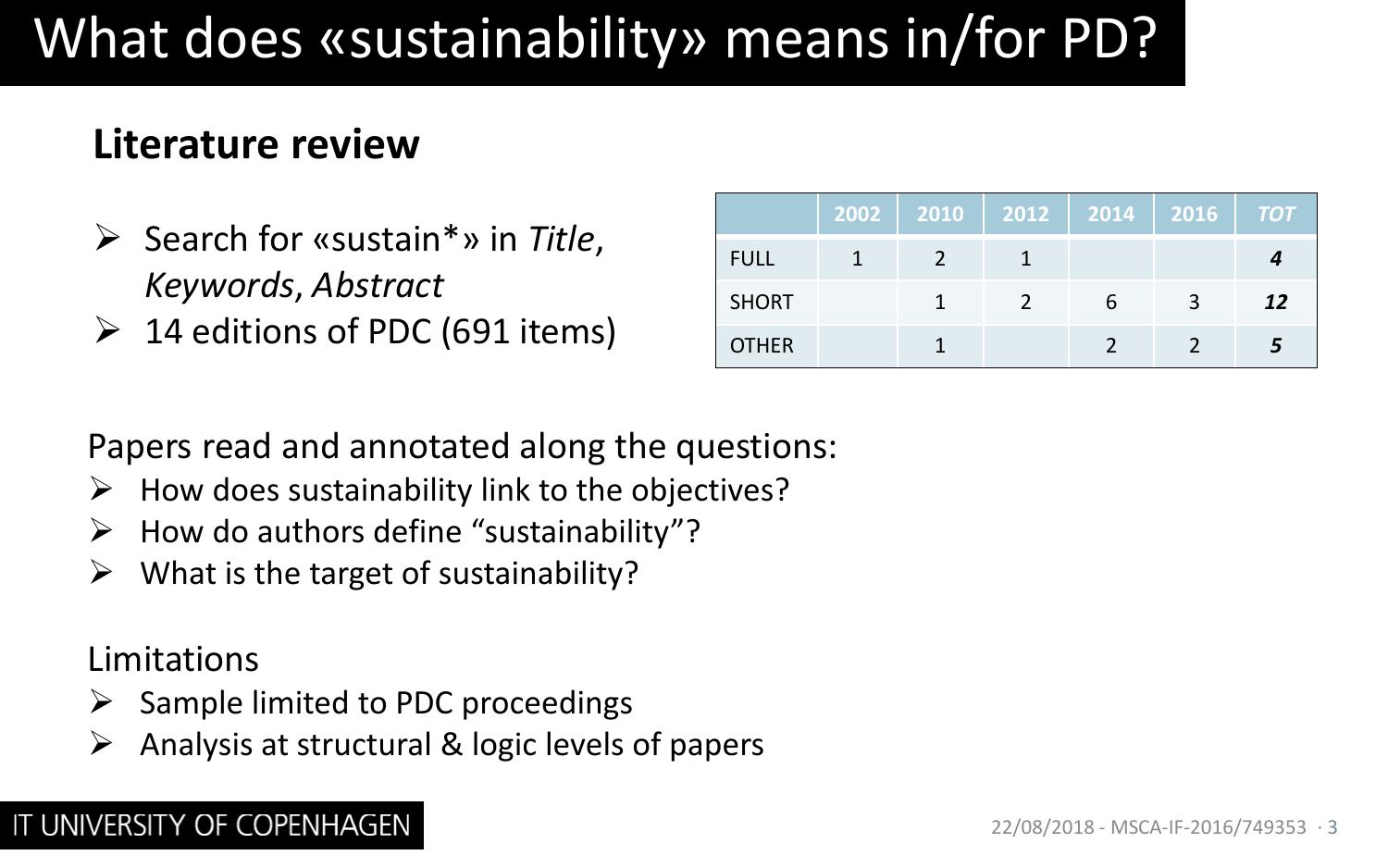## Use patterns for «sustainability»

IT UNIVERSITY OF COPENHAGEN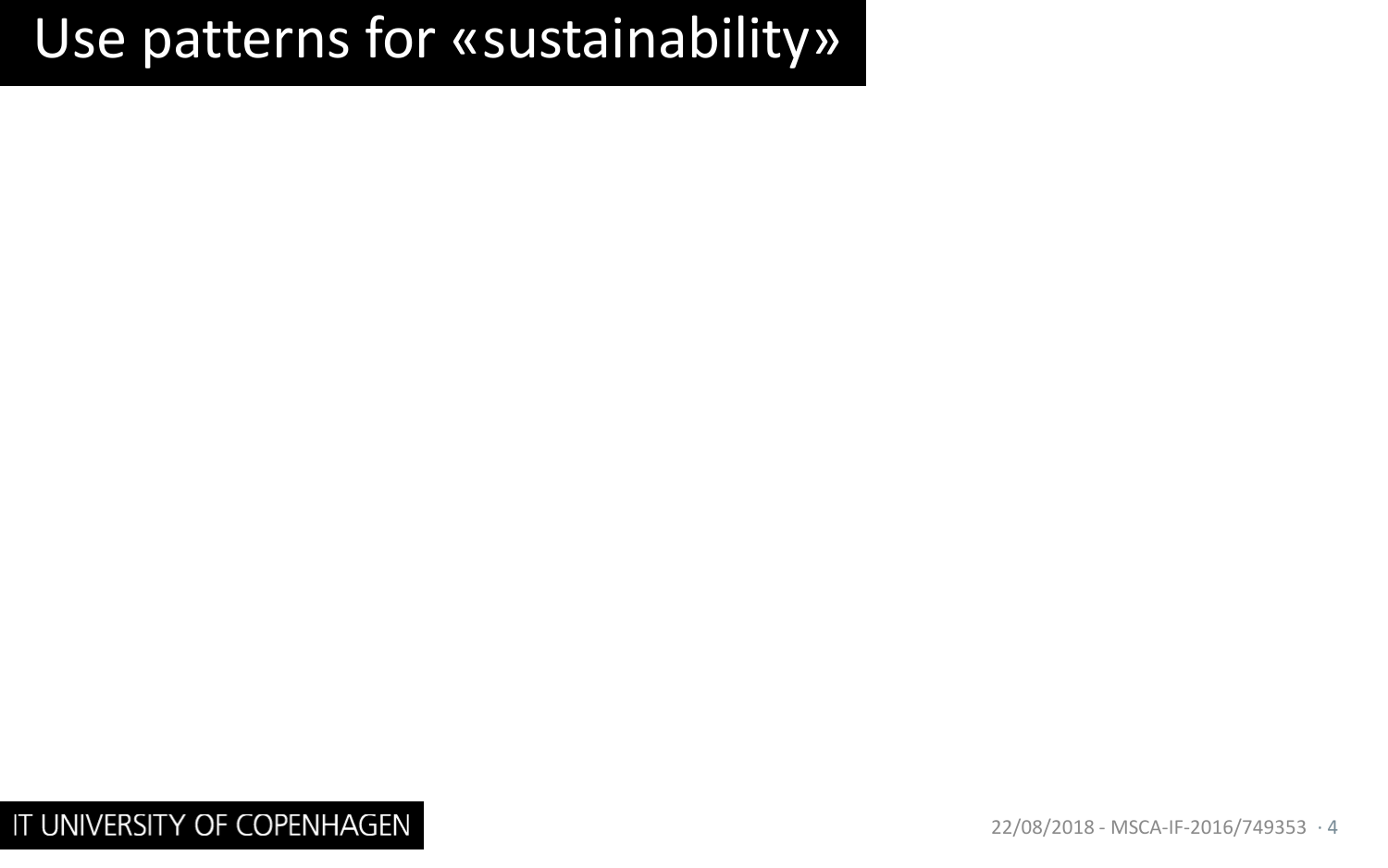## *PD for Sustainability* **(PD4S)**

- $\triangleright$  Papers where PD emerges as an approach that can help tackling the challenges put forth by 'sustainability sciences'
- E.g. *Research agenda of Participatory Design (PD) in the area of collaborative transnational rule-making on global sustainability concerns. The paper adopts a pragmatic approach to interdisciplinary work, identifying new opportunities for PD by pointing to social science oriented processes that may be strengthened by the theory and practice of PD*. (Buhmann 2014)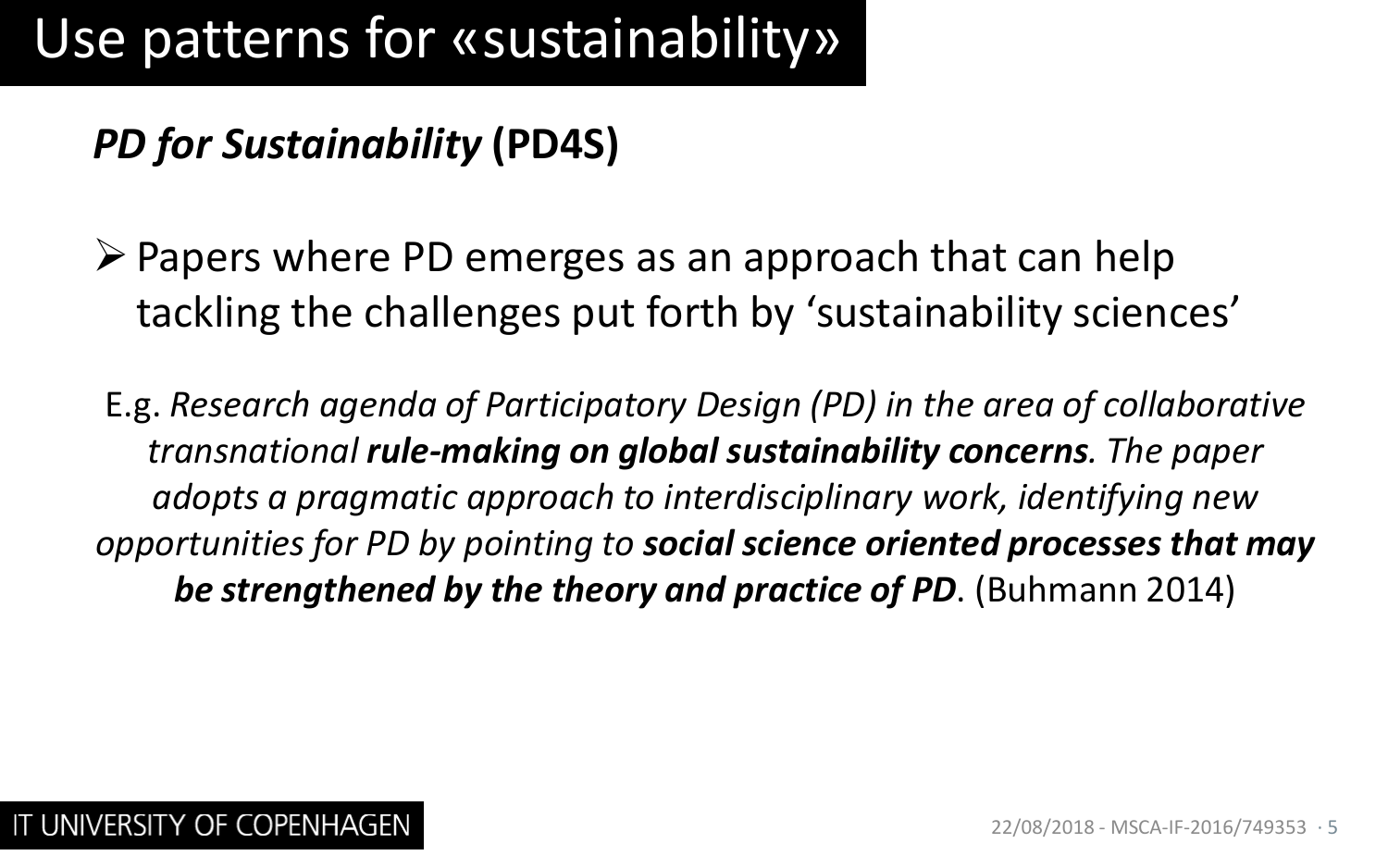## *Sustainaility of PD Practice (SPDP)*

 $\triangleright$  Papers where the challenges of sustaining PD practice concretely are engaged with

E.g. *In this paper, we present effects-driven IT development, which is an instrument supporting a proactive strategy for sustained participatory design and implementation of large IT projects.* (Hertzum and Simonsen 2010)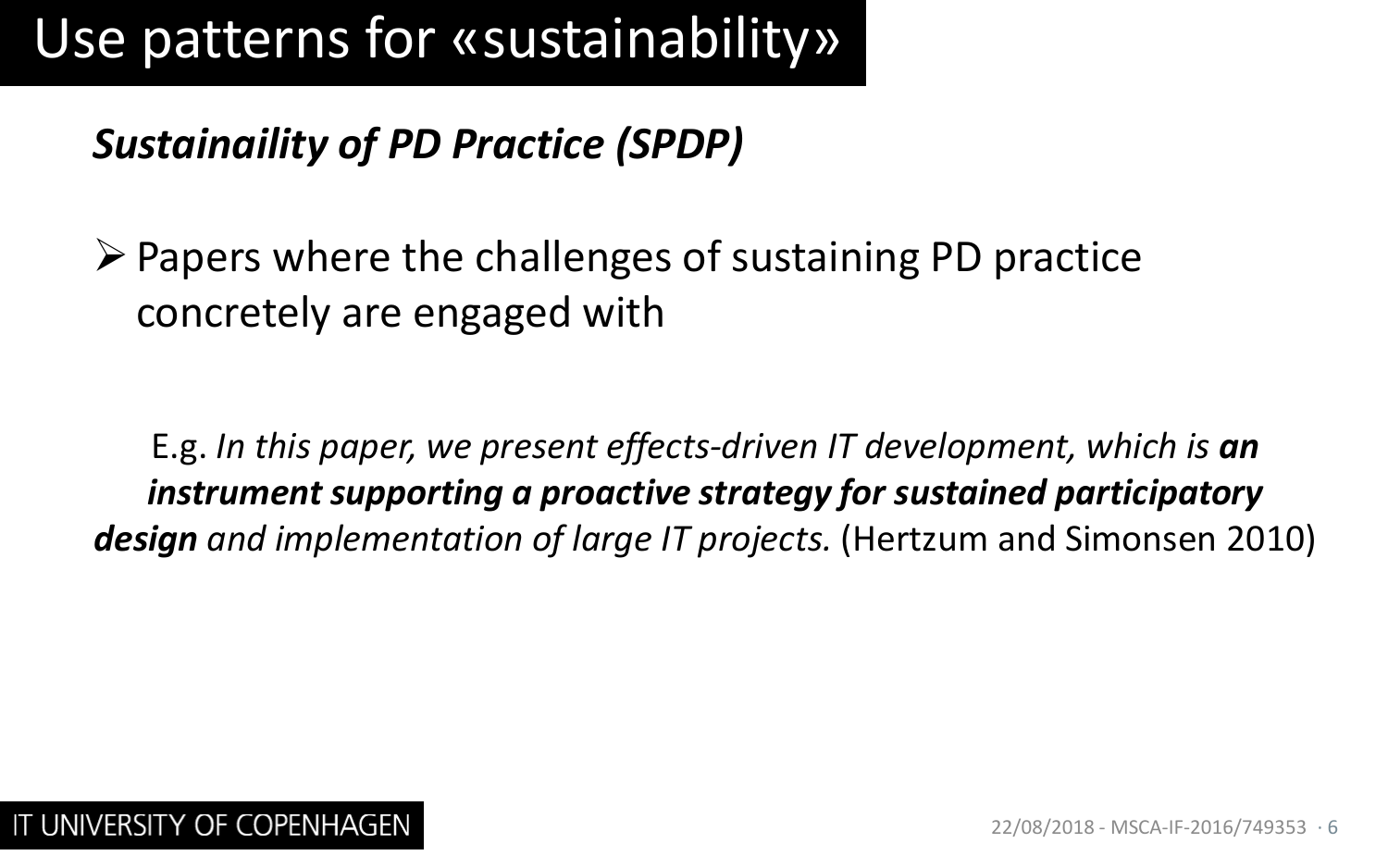### *Sustainability of PD Results (SPDR)*

 $\triangleright$  Papers that focus on the challenges and approaches that emerge in relation to providing sustainable outcomes

E.g. *Objective of the paper are: i) to clarify how Participatory Design could support the sustainability and the effectiveness of an alternative, ii) to present an experimentation with renewable energy as CPR as an alternative model to the actual vision of the energy system.* (Capaccioli et al. 2016)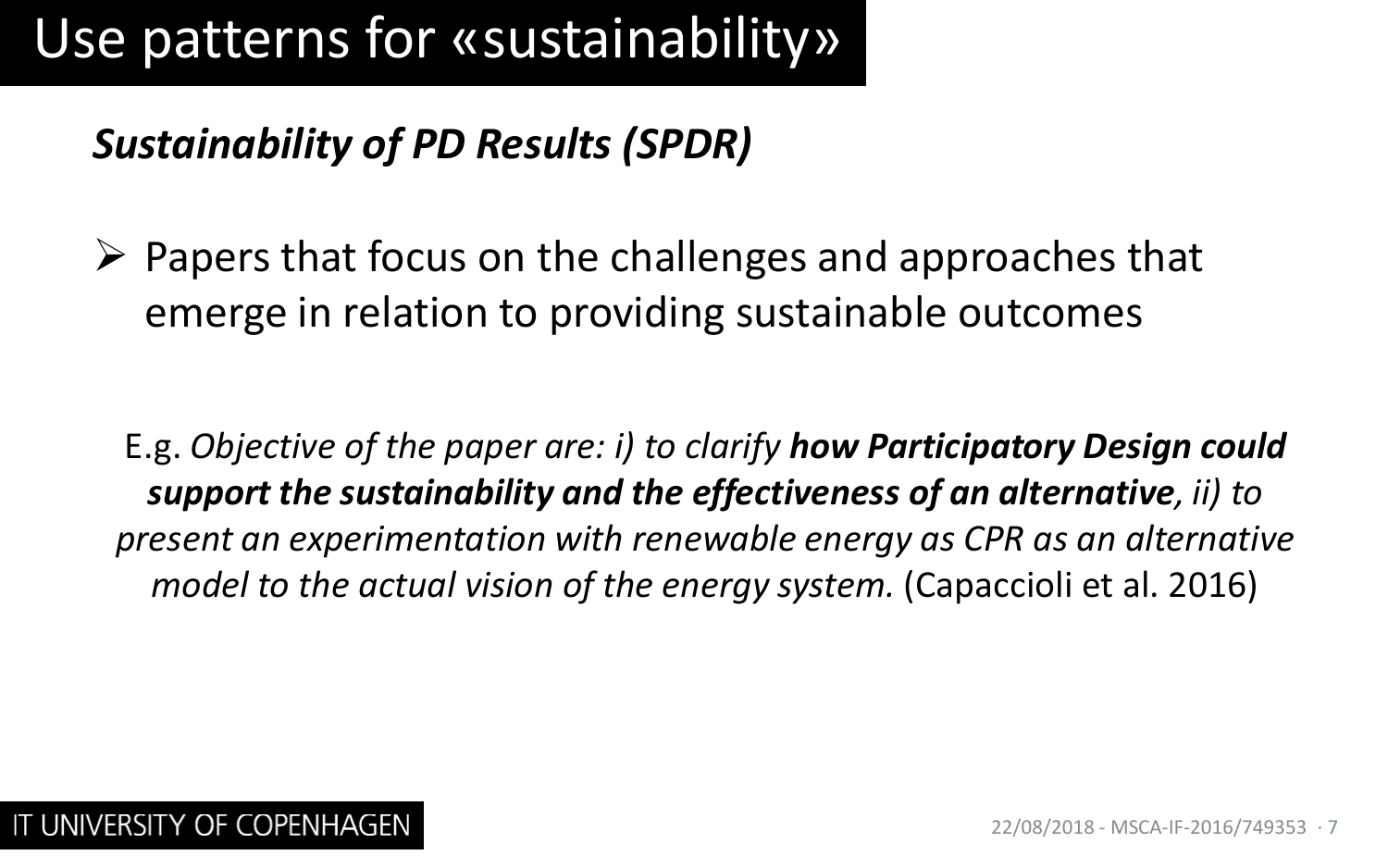## Some emergent and recurring themes

- PD4S: *reconfiguration* and *realignment* (of heterogeneous and diverging interests)
- SPDP: *design-in-use* and *tailorability*
- SPDR: *mutual learning*, *sense of ownership*, and *end-user development*
- SPDP&SPDR: *infrastructuring*

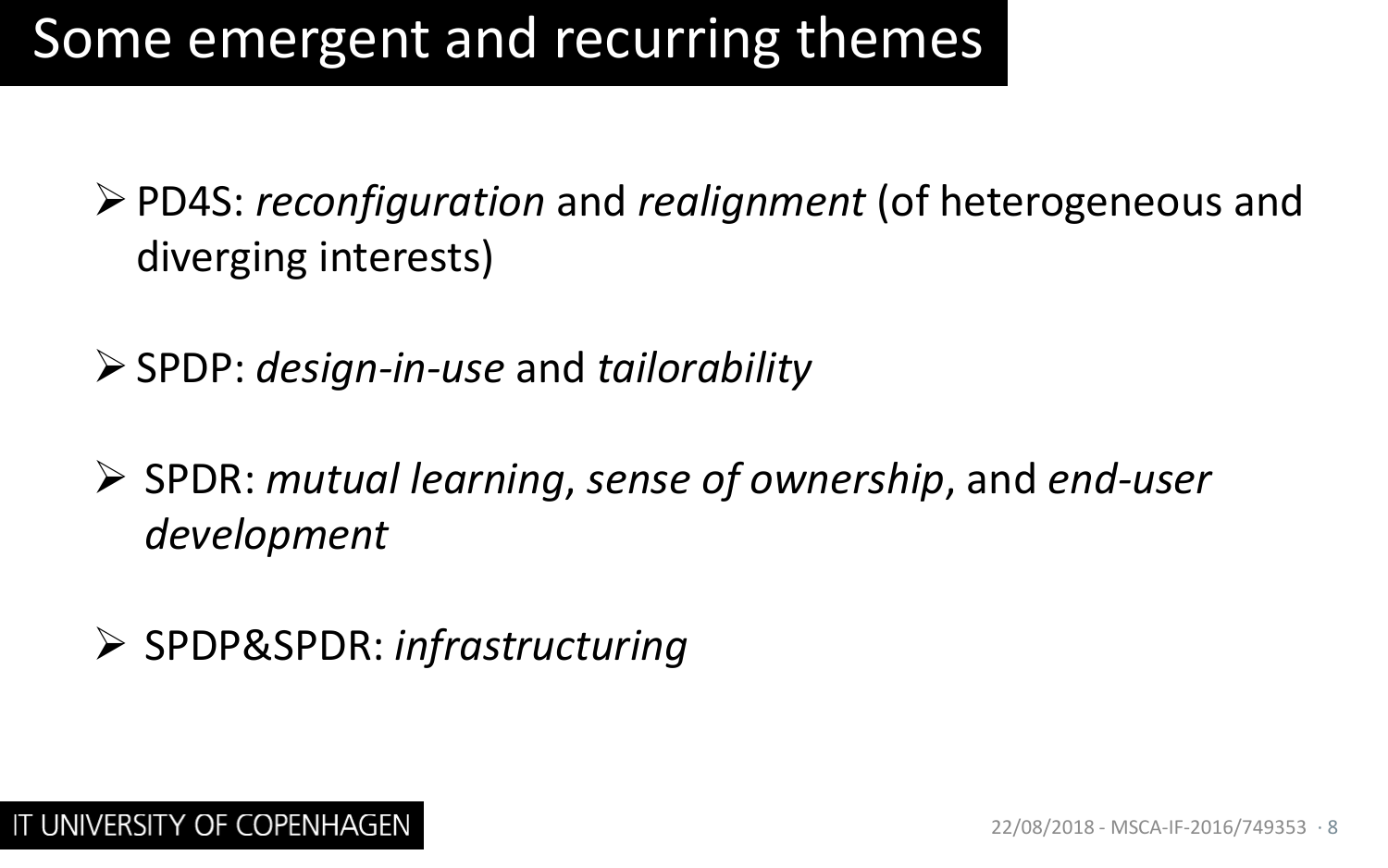# ...and a recurring gap

- $\triangleright$  No sound nor explicit definition for «Sustainability»
	- $\triangleright$  a given for granted concept hinting at 'the ability to continue or be continued for a long time'

Makes it difficult to

- $\triangleright$  Understand what PDers are after concretely (e.g. Temporality of sustainability)
- $\triangleright$  Articulate the relationship between sustainability and other PD principles (e.g. Empowerment, participation)
- $\triangleright$  Retrospectively look at what has been achieved (e.g. Assessing sustainability?)
- $\triangleright$  Call for explicit position towards and operationalization of «sustainability»

#### IT UNIVERSITY OF COPENHAGEN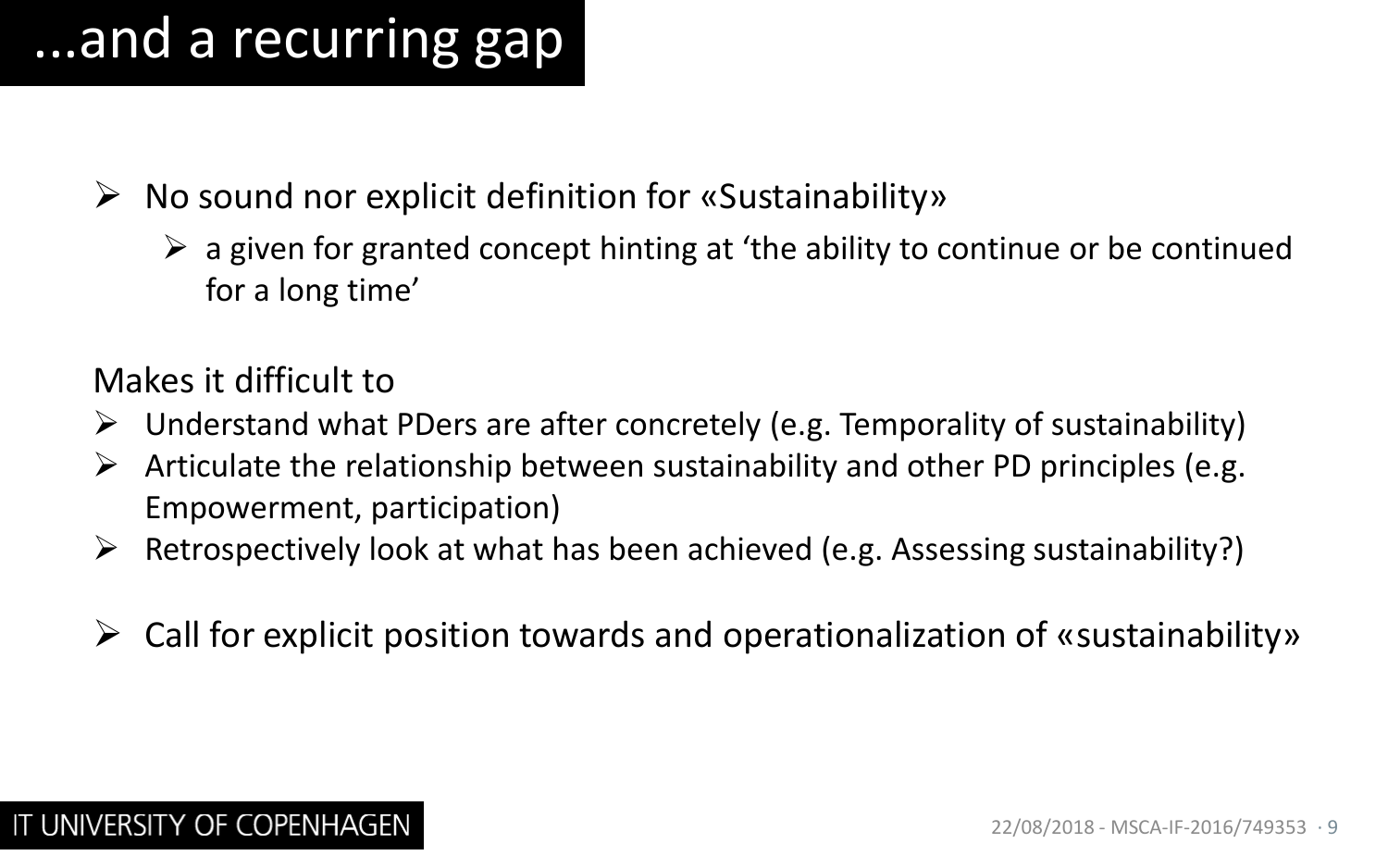# A tentative (and broad) definition

#### **Sustainability in PD as**

*the durability of alignments among the social and technical dimensions of PD processes, or PD outcomes, independently from and/or after the involvement and active intervention of an external participatory designer or researcher.*